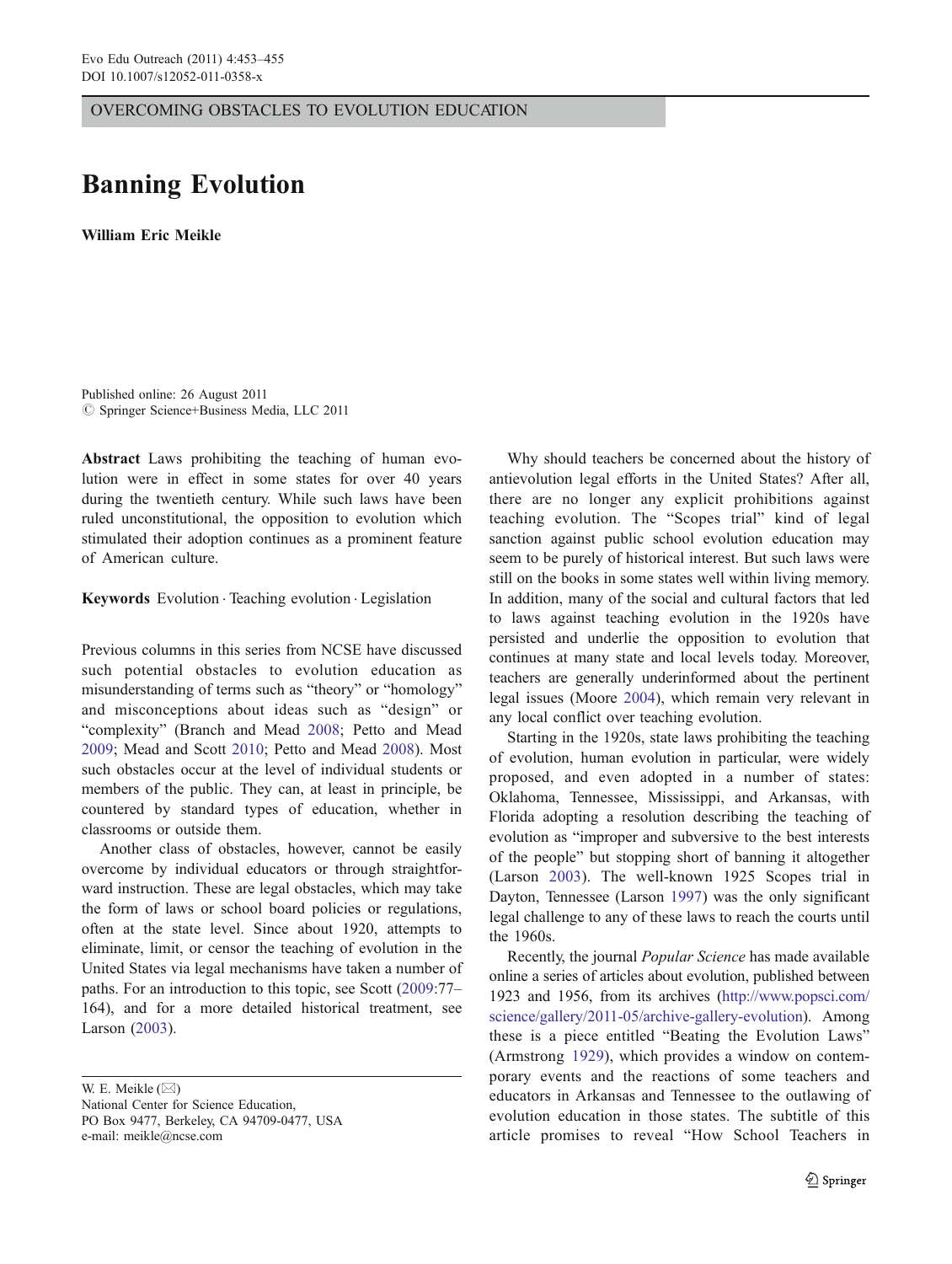Tennessee and Arkansas Spread Prohibited Knowledge by Ingenious Evasions."

Armstrong [\(1929](#page-2-0):18) quotes the first two sections of the Arkansas law enacted through the initiative process in 1928:

- Section 1. That it shall be unlawful for any teacher or other instructor in any University, College, Normal, Public School, or other institution of the State, which is supported in whole or in part from public funds derived by State or local taxation to teach the Theory or Doctrine that mankind ascended or descended from a lower order of animals and also it shall be unlawful for any teacher, textbook commission, or other authority exercising the power to select textbooks for above mentioned institution to adopt or use in any such institution a textbook that teaches the doctrine or theory that mankind descended or ascended from a lower order of animals.
- Section 2. Be it further enacted that any teacher or other instructor or textbook commission who is found guilty of violation of the Act by teaching the theory or doctrine mentioned in Section 1 hereof, or by using, or adopting any such textbooks in any such educational institution shall be guilty of a misdemeanor and upon conviction shall be fined not exceeding five hundred dollars (\$500.00); and upon conviction shall vacate the position thus held in any educational institution of the character above mentioned or any commission of which he may be a member.

Armstrong seems confident that evolution will continue to be presented in some fashion by many teachers in the affected states. He asks early in the article:

Does this mean that, from now on, all pupils of elementary and high schools and all college and university students in Arkansas will be graduated in complete ignorance of the evolution theory and of what it implies in connection with the origin of man? By no means. On a recent tour of the "antievolution belt" I discovered that the reopening of the schools this fall will find many of the teachers fully prepared to pour the prohibited information into the minds of the young Arkansans in their charge in a variety of ingenious ways. (1929:17)

Armstrong states that all the teachers he interviewed were opposed to the new law and that "a majority of the instructors are determined to 'beat' it if they can do so without getting themselves into trouble." How did they plan

to do this? One instructor, noting that the law said nothing about the evolution of any organism except for humans, told Armstrong that he explains to his students "that it is illegal to apply to the human race the same method of study and the same drawing of conclusions that we apply to the lower orders of life," and commented, "Rather than dampening their ardor for acquiring knowledge, this seems to create a spirit of investigation that gets results" (Armstrong [1929:](#page-2-0)18).

Another teacher was planning to inform students that the material on certain specific pages of particular books was illegal due to the antievolution law, and so they would skip those pages. This strategy depended on a distinction between textbooks, clearly mentioned in the law, and reference books or other types, not so mentioned. A university professor suggested that he could tell students to consult reference books in the library to learn about evolution without breaking the law. And of course students would still be free to purchase their own books about evolution, even to order them from out of state if necessary, for their own private use.

In Tennessee, the 1925 law under which John T. Scopes was convicted prohibited teaching human evolution, without mentioning textbooks. Some of Armstrong's Tennessee informants stated that they could present evolution while complying with the law by reading "directly from the text, without making any comment on what they read." Armstrong quotes a Tennessee attorney's opinion that they would not thus be teaching "unless they are commenting and explaining."<sup>1</sup>

While it is impossible to determine from Armstrong's article, written only a few months after the Arkansas initiative had been passed, to what extent and in what fashion evolution was actually taught in the state before and

 $1$  In Kitzmiller v. Dover (400F. Supp. 2d 707 [M.D. Pa. 2005]), the case establishing the unconstitutionality of teaching intelligent design in the public schools, however, a similar defense of a pro-intelligent design and antievolution disclaimer mandated by the Dover Area School Board was unsuccessful. In his decision, Judge John E. Jones III wrote:

Throughout the trial and in various submissions to the Court, Defendants vigorously argue that the reading of the statement is not "teaching" ID but instead is merely "making students aware of it." We disagree.

Dr. [Brian] Alters, the District's own science teachers, and Plaintiffs Christy Rehm and Steven Stough, who are themselves teachers, all made it abundantly clear by their testimony that an educator reading the disclaimer is engaged in teaching, even if it is colossally bad teaching. … Dr. Alters rejected Dover's explanation that its curriculum change and the statement implementing it are not teaching. The disclaimer is a "mini-lecture" providing substantive misconceptions about the nature of science, evolution, and ID which "facilitates learning." In addition, superintendent [Richard] Nilsen agrees that students "learn" from the statement, regardless of whether it gets labeled as "teaching."